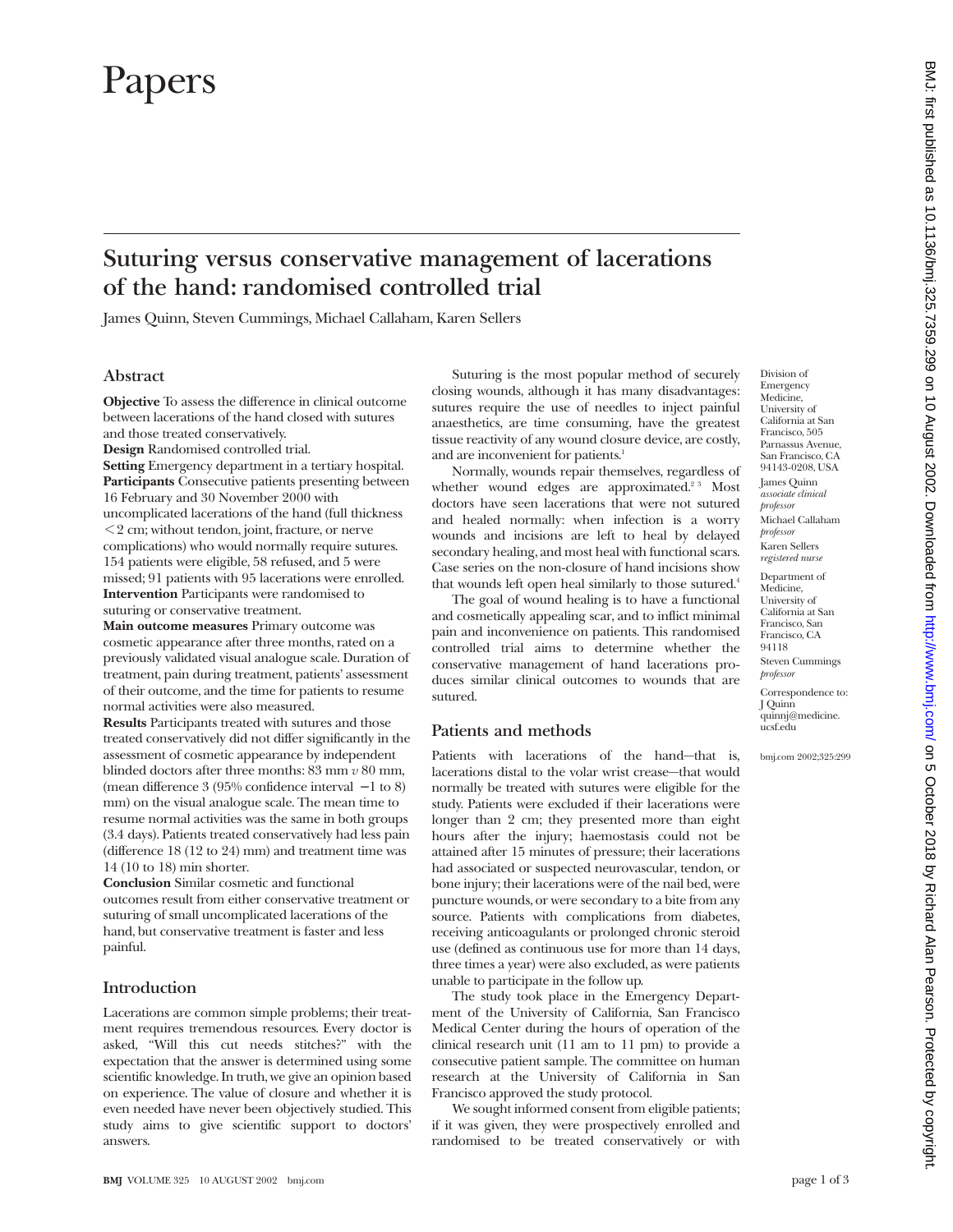sutures. After lacerations were irrigated under tap water for 1-2 minutes the patient applied direct pressure.

Patients were randomised by a computer, in blocks of 10. We opened sequentially numbered sealed opaque envelopes, with the treatment marked inside, at the time of randomisation. The department of biostatistics randomised and prepared these envelopes; we had no access to the randomisation codes.

Patients randomised to receive sutures had the area of laceration anaesthetised and cleansed, at the healthcare providers' discretion. We closed the skin with monofilament suture (United States pharmacopoeia sizes 4-0 or 5-0), using standard sterile techniques, and applied polymyxin B antibiotic ointment containing bacitracin with a gauze dressing to last 24-48 hours.

Patients randomised to receive conservative treatment received tap water irrigation and had the same ointment and dressing applied to last 48 hours.

In both groups, use of ointments after 48 hours was discouraged, and patients were given written instructions to keep their wounds clean and dry.

**Clinical outcomes** The duration of the procedure, from the start of cleaning the wound, after randomisation, until a dressing was in place, was recorded. Patients rated the pain of their treatment on a standard 100 mm visual analogue scale for pain, with 0 mm corresponding to no pain and 100 mm to the worst pain possible.<sup>5</sup>

We asked patients to return in 8-10 days for their sutures to be removed or their wound to be assessed. We considered wounds to be infected if they had been treated for an infection with antibiotics. We assigned a wound score using a previously validated clinical wound scale.<sup>6</sup> This scale combines six observations: irregularities of contour, separation of wound margin  $> 2$  mm, edge inversion, excessive distortion, the absence of step-off borders, and overall cosmetic appearance. Each category is graded 0 or 1. The total is the sum of the scores for each category; 6 is optimal, and 5 or less is suboptimal. We compared the percentage of wounds from each group that scored 6.

Also, in early follow up, we asked patients if and when they had been able to return to normal daily activities, with full normal use of their injured hand.

Follow up after three months—a sufficiently long time—was well attended by patients with 41 sutured and 40 non-sutured lacerations, and we made contact with all patients not completing the study (or their next of kin) to ensure adverse outcomes (infection and patient impression of a bad scar) had not occurred.

At three month follow up the research assistant took a digital photograph of patients' healed wounds.<sup>7</sup> Two independent doctors, who were unaware of the method of treatment, rated the photographs for

**Table 1** Baseline characteristics of patients and their lacerations. Values are means (SD) unless otherwise stated

| <b>Characteristic</b>                      | <b>Treatment</b> |                       |
|--------------------------------------------|------------------|-----------------------|
|                                            | Suture $(n=47)$  | Conservative $(n=48)$ |
| Age (years)                                | 40 (16)          | 38 (15)               |
| No (%) of women                            | 19 (40)          | 25(52)                |
| Length of laceration (cm)                  | 1.4(0.5)         | 1.3(0.5)              |
| No (%) with lacerations to fingers         | 39 (83)          | 37 (77)               |
| Time between injury and presentation (min) | 81(51)           | 80 (54)               |



Selection of patients and allocation of treatment

cosmetic appearance, on a previously validated visual analogue scale.8 This scale is 100 mm long with "worst scar" written at 0 mm and "best scar" written at 100 mm. A difference of  $12-15$  mm is clinically important.<sup>8</sup> Patients rated their own scars on a similar scale.

#### **Statistical analysis**

We considered the distribution, proportion, and descriptive statistics for all outcomes. For the primary outcome (the scores for cosmetic appearance assigned by two doctors blinded to treatment), we used *t* tests for independent samples to compare the treatments.<sup>9</sup> We designed the study to determine clinical significance at the P=0.05 level with 95% power. This allows a difference of at least 10 mm on the visual analogue scale, using an estimated standard deviation of 12.5 mm (estimated 41 lacerations per group).

We analysed the other continuous outcomes with *t* tests for independent samples and the percentage of optimal wound scores and other dichotomous outcomes with  $\chi^2$  tests.

#### **Results**

During the study period, 16 February to 30 November 2000, 58 (38%) patients refused enrolment, 5 (3%) patients were missed, and 91 (59%) patients with 95 lacerations were enrolled. More than 80% (154/192) of all lacerations seen during the study period were eligible (154 consecutive patients). At the end of the trial we evaluated photographs of 41 lacerations treated with sutures and 40 treated conservatively (figure).

Patients treated with sutures and those treated conservatively had similar baseline demographic and clinical characteristics (table 1). The mean scores for cosmetic appearance assigned by doctors blinded to whether treatment had been with suturing or not were not significantly different (83 (range 54-96) mm *v* 80 (49-98) mm; difference 3 mm (95% confidence interval − 1 to 8) mm) (table 2). Patients' ratings of their wound at three months were similar (83 mm *v* 82 mm).

At 8-10 days follow up, optimal wound scores in the sutured and non-sutured groups were similar (92% *v* 89%, P=0.71), and patients in both groups stated similar mean times to return to normal activities (3.4 days; difference  $0$  ( $-1.4$  to 1.3) days). One sutured wound